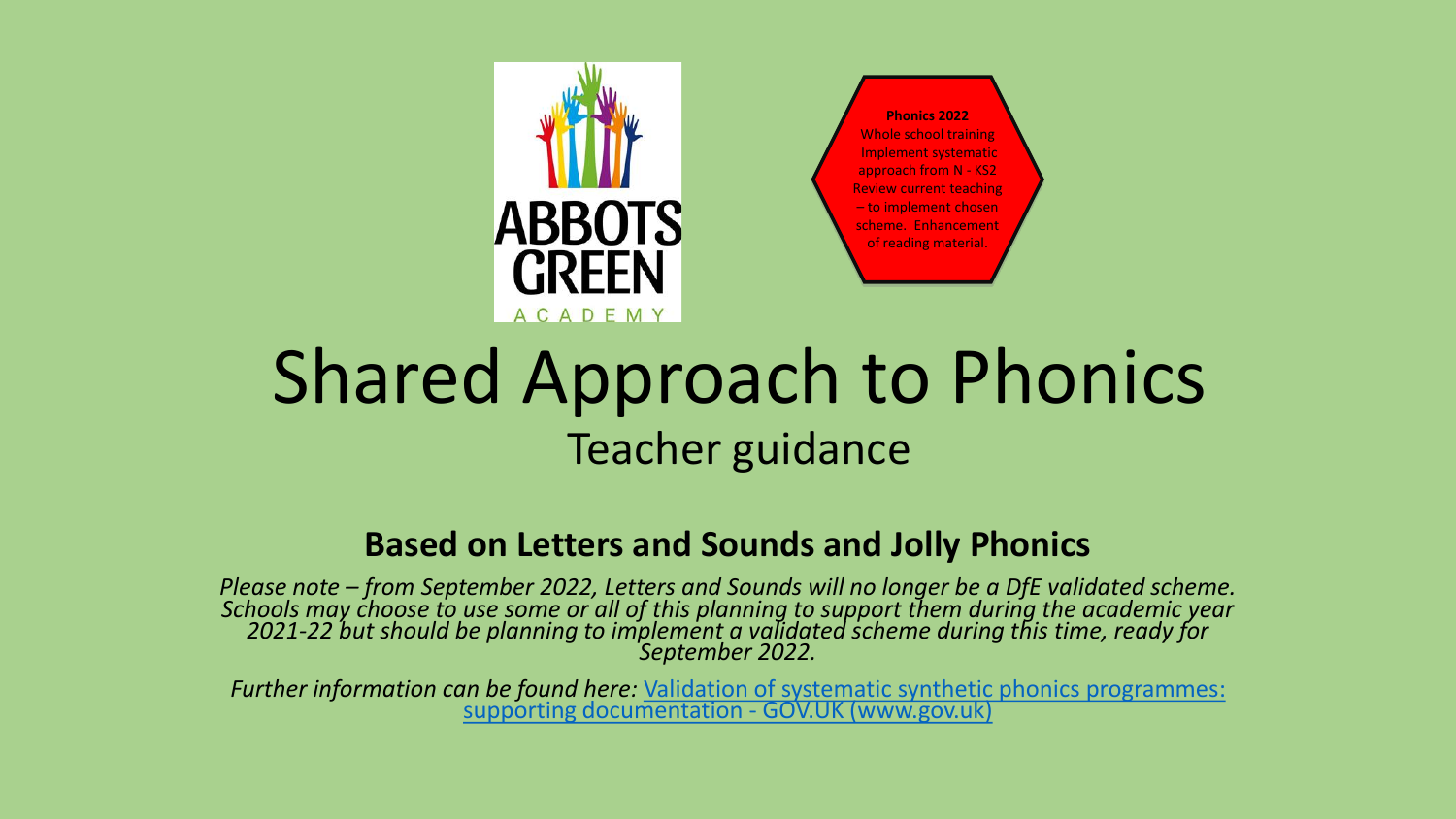# **Key terminology**



Phoneme – the sound you hear



Grapheme – the way you write it



**GPC** Grapheme-Phoneme Correspondence

**CEW** Tricky Words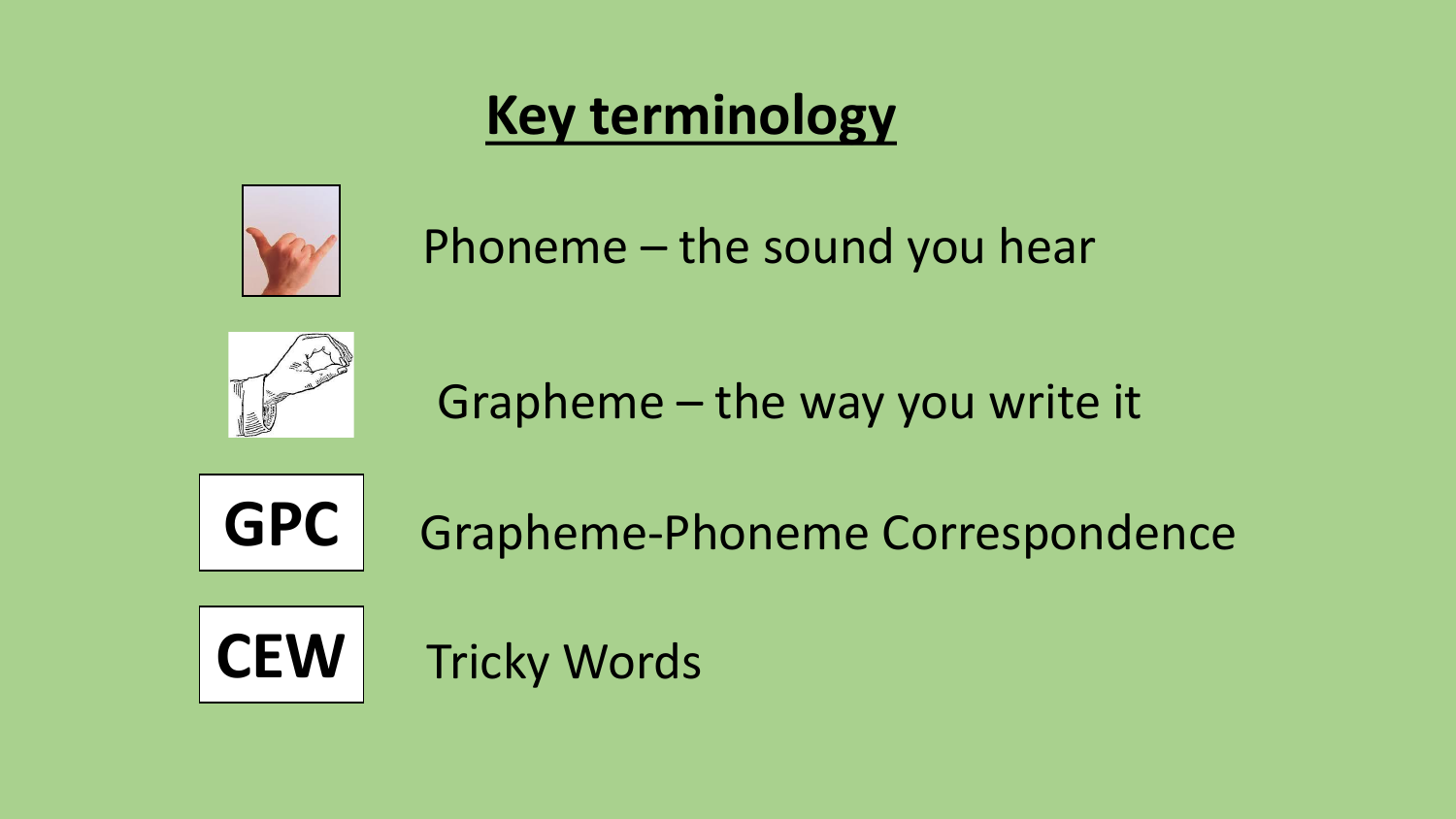# **Key terminology**

- graph  $-1$  letter that makes 1 sound e.g. b f a
- digraph 2 letters that make 1 sound e.g. sh ai mm
- trigraph 3 letters that make 1 sound e.g. igh ear
- blend to put sounds together to create a complete word or nonsense word
- segment to break a word or nonsense word into its smallest component sounds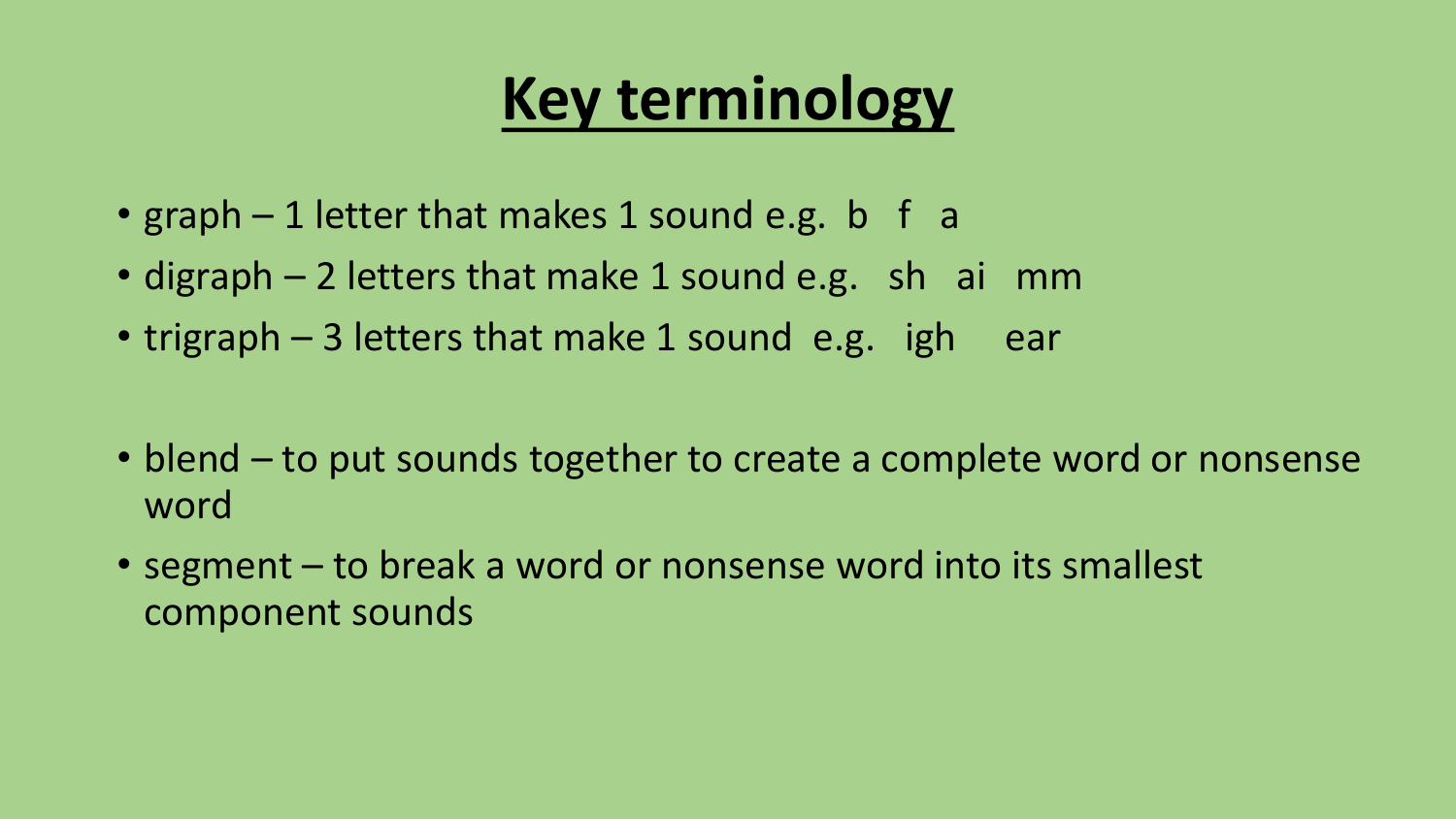### **Key terminology**

- decodable can be decoded using synthetic phonics i.e. fish f-i-sh
- Common Exception Words (CEW), non decodable, tricky words cannot be decoded using synthetic phonics i.e. said
- high frequency the most commonly used words
- letter sounds the sound a letter makes on its own
- letter names the name of a letter
- consonant phoneme a sound made using teeth, tongue or lips
- vowel phoneme a sound in which the air flows through the mouth unobstructed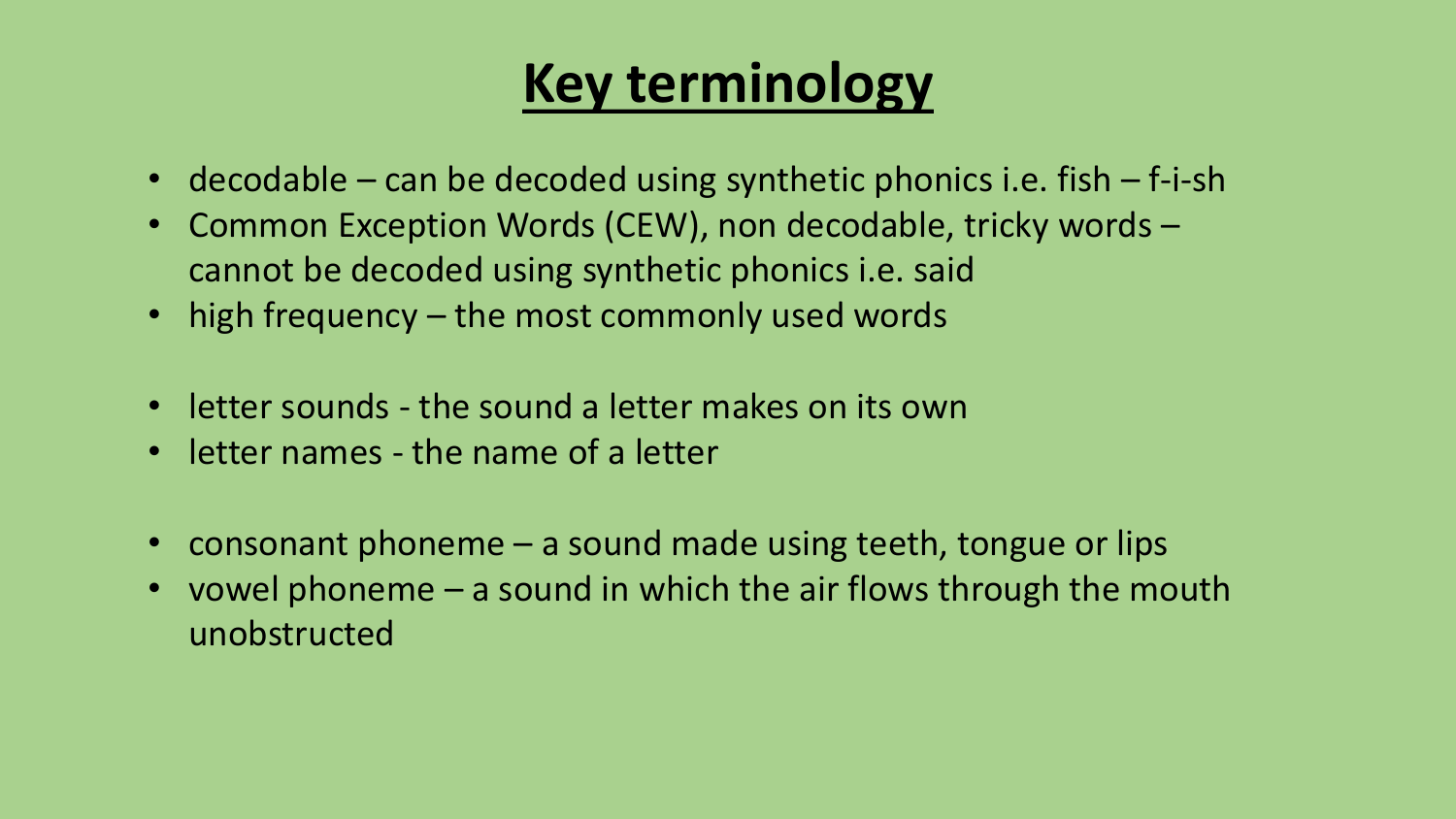#### GPC Progression (The order in which graphemes are taught.)

| Phase 2 (6 - 7 weeks)                                                                                                     |                                                                                                       |                                                                              |                                                                                                             |  |                                                                                   |                |                                        |                        |                          |                     |                                                   |  |
|---------------------------------------------------------------------------------------------------------------------------|-------------------------------------------------------------------------------------------------------|------------------------------------------------------------------------------|-------------------------------------------------------------------------------------------------------------|--|-----------------------------------------------------------------------------------|----------------|----------------------------------------|------------------------|--------------------------|---------------------|---------------------------------------------------|--|
| Set 1 (1 week)                                                                                                            | Set 2 (1 week)                                                                                        | Set 3 (1 week)                                                               | Set 4 (1 week)                                                                                              |  | Set 5a and 5b (1<br>week)                                                         |                | (all pupils 1-2<br>weeks)              |                        | <b>Revise and assess</b> |                     |                                                   |  |
| s, a, t, p, i                                                                                                             | n, m, d, g                                                                                            | o, c, k, ck                                                                  | e, u, r, h                                                                                                  |  | b, f, ff, I, II, ss                                                               |                |                                        |                        |                          |                     |                                                   |  |
| Phase 3 (8-12 weeks)                                                                                                      |                                                                                                       |                                                                              |                                                                                                             |  |                                                                                   |                |                                        |                        |                          |                     |                                                   |  |
| Set 6 (1 week)                                                                                                            | Set 7 (1 week)                                                                                        | Set 8 (1 week)                                                               | <b>Revise (and</b><br>Set 9 (1-2 weeks)<br>assess, as<br>necessary)<br>ai, ee, oa, oo (long),<br>oo (short) |  | <b>Set 10a (1-2 weeks)</b>                                                        |                |                                        |                        | Set 10b (1-2 weeks)      |                     |                                                   |  |
| j, v, w, x                                                                                                                | y, z, zz, qu                                                                                          | ch, sh, th, ng                                                               |                                                                                                             |  |                                                                                   | ar, or, ur, er |                                        | ow, oi, igh            |                          |                     |                                                   |  |
| <b>Set 11 (1-2 weeks)</b>                                                                                                 | <b>Revise and assess</b><br>(all pupils)                                                              |                                                                              |                                                                                                             |  |                                                                                   |                |                                        |                        |                          |                     |                                                   |  |
| ear, air, ure                                                                                                             |                                                                                                       |                                                                              |                                                                                                             |  |                                                                                   |                |                                        |                        |                          |                     |                                                   |  |
| Phase 4 (6-10 weeks)                                                                                                      |                                                                                                       |                                                                              |                                                                                                             |  |                                                                                   |                |                                        |                        |                          |                     |                                                   |  |
| Short vowels with<br>adjacent<br>consonants at the<br>beginning e.g. tr,<br>dr, gr, cr, br, fr, bl,<br>fl, gl, pl, cl, sl | Short vowels with<br>adjacent<br>consonants at the<br>beginning e.g. sp,<br>tw, sm, pr, sc, sk,<br>sn | Words with<br>adjacent<br>consonants e.g.<br>thr, spr, scr, shr, str,<br>nch | Words with<br>adjacent<br>consonants at<br>the end e.g. st,<br>nd, nk, ft                                   |  | Words with<br>adjacent<br>consonants at<br>the end e.g. lp, If,<br>lk, xt, sk, lt |                | Words ending<br>in suffixes:<br>ing/ed | in suffixes:<br>er/est |                          | <b>Words ending</b> | <b>Revise</b><br>and<br>assess<br> all<br>pupils) |  |
| Polysyllabic and compound words throughout<br>CVCC/CCVC/CCVCC/CCCVC/CCCVCC throughout                                     |                                                                                                       |                                                                              |                                                                                                             |  |                                                                                   |                |                                        |                        |                          |                     |                                                   |  |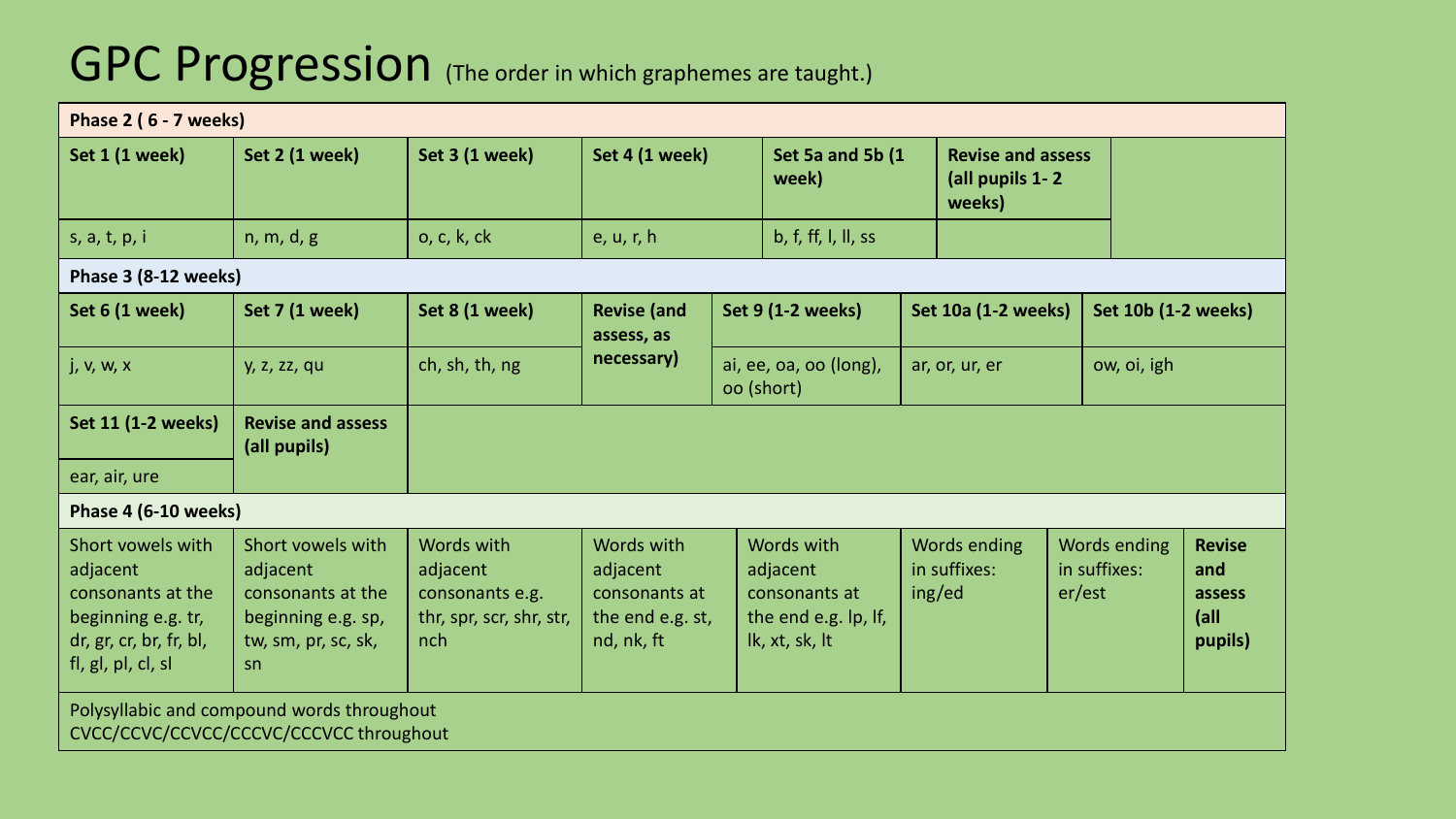#### GPC Progression (The order in which graphemes are taught.)

| Phase 5 (Year 1)                             |                                                                                                                    |                                               |                                               |                                                |                                               |                                               |  |  |
|----------------------------------------------|--------------------------------------------------------------------------------------------------------------------|-----------------------------------------------|-----------------------------------------------|------------------------------------------------|-----------------------------------------------|-----------------------------------------------|--|--|
| <b>Revision of Phase</b>                     | Set 1                                                                                                              | Set 2                                         | Set 3                                         | Set 4                                          | Set 5                                         | <b>Revise and assess</b>                      |  |  |
| $2 - 4$                                      | oy, ir, ue (blue), ue<br>zh (treasure), ay, ou,<br>aw, wh, ph<br>oe, au, ew (new),<br>ew (blew)<br>ie, ea<br>(due) |                                               | Split digraphs<br>a-e, i-e, o-e, u-e, e-e     | (all pupils)                                   |                                               |                                               |  |  |
| Set 6                                        | Set 7                                                                                                              | Set 8                                         |                                               | Revise and assess as per Trust/School calendar |                                               |                                               |  |  |
| Alternative<br>pronunciations                | Alternative<br>pronunciations                                                                                      | Alternative<br>pronunciations                 |                                               |                                                |                                               |                                               |  |  |
| <b>Alternative</b><br><b>Spellings Set 1</b> | <b>Alternative</b><br><b>Spellings Set 2</b>                                                                       | <b>Alternative</b><br><b>Spellings Set 3</b>  | <b>Alternative</b><br><b>Spellings Set 4</b>  | <b>Alternative</b><br><b>Spellings Set 5</b>   | <b>Alternative</b><br><b>Spellings Set 6</b>  | <b>Alternative</b><br><b>Spellings Set 7</b>  |  |  |
| ai (ay, a-e, eigh, ey,<br>ei)                | igh $(y, ie, i-e)$                                                                                                 | ee (ea, e-e, ie, y, ey,<br>eo)                | oa (ow, oe, o-e, o)                           | long oo (ew, ue, ui,<br>ou)                    | short oo (u, oul)                             | or (aw, au, al, our)                          |  |  |
| w(wh)                                        | r(wr)                                                                                                              | $f$ (ph)                                      | ch (tch)                                      | ar(a e.g. bath)                                | $c$ (k, ck, qu, x, ch)                        | $o$ (a e.g. swan)                             |  |  |
| <b>Alternative</b><br><b>Spellings Set 8</b> | <b>Alternative</b><br><b>Spellings Set 9</b>                                                                       | <b>Alternative</b><br><b>Spellings Set 10</b> | <b>Alternative</b><br><b>Spellings Set 11</b> | <b>Alternative</b><br><b>Spellings Set 12</b>  | <b>Alternative</b><br><b>Spellings Set 13</b> | <b>Alternative</b><br><b>Spellings Set 14</b> |  |  |
| ur (ir, er, ear)                             | ow (ou)                                                                                                            | air (are, eer)                                | ure (our)                                     | sh (ch, t-ion, ss-<br>ion/ure, s-ion/ure,      | j(g, dge)<br>s(c, sc)                         | $\mathsf{Z}$<br>$m$ (mb)                      |  |  |
| i(y, ey)                                     | oi (oy)                                                                                                            | ear (ere, eer)                                | $e$ (ea)                                      | c-ion/ious/ial)                                | v(ve)                                         | $n$ (kn, gn)                                  |  |  |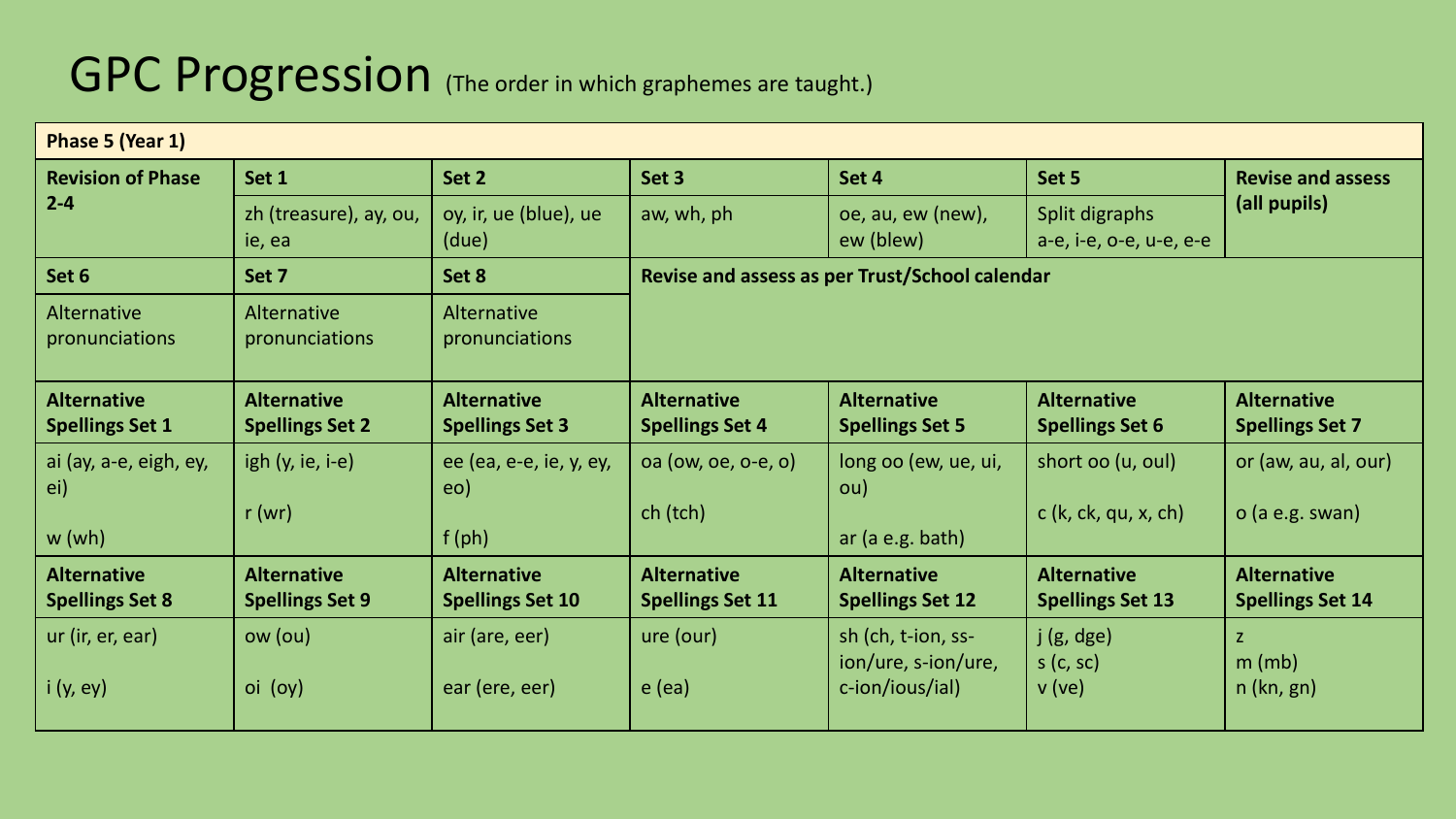### CEW Progression

(The order in which Common Exception Words are taught.)

| Set 1 (Phase 2)                   | Set 2 (Phase 3)                                                  | Set 3 (Phase 4)                                                                             | Set 4 (Phase 5)                                                                                                                                                                                                                                                                                                               |
|-----------------------------------|------------------------------------------------------------------|---------------------------------------------------------------------------------------------|-------------------------------------------------------------------------------------------------------------------------------------------------------------------------------------------------------------------------------------------------------------------------------------------------------------------------------|
| the<br>to (into)<br>a<br>no<br>go | he, she<br>we, be,<br>me, was,<br>you, they,<br>all, are,<br>my, | said, have,<br>like, so, do,<br>some, come,<br>were, there, little, one, when,<br>out, what | oh, their, people, Mr, Mrs,<br>looked, called, asked, could<br>water, where, who, again,<br>thought, through, work,<br>mouse, many, laughed,<br>because, different, any, eyes,<br>friends, once, please<br>says, are, were, here, there,<br>love, come, some, one, once,<br>ask, school, put, push, pull,<br>full, house, our |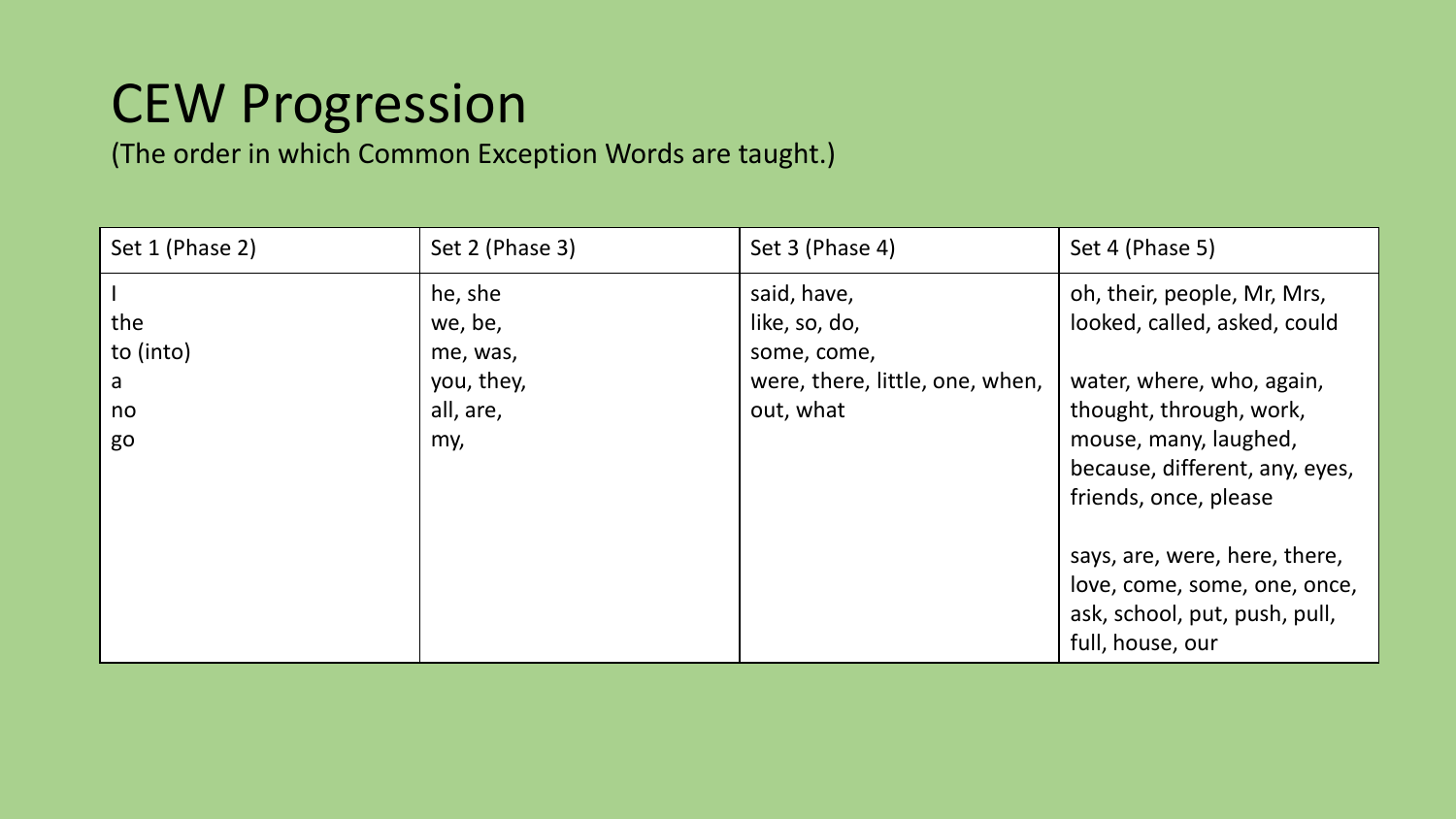#### Structure of a lesson

| <b>Revisit and review</b>                                                                               | Teach                                                                                        | <b>Practise</b>                              | <b>Apply</b>                                                      |
|---------------------------------------------------------------------------------------------------------|----------------------------------------------------------------------------------------------|----------------------------------------------|-------------------------------------------------------------------|
| Review prior learning<br>- grapheme, word<br>and sentence level<br>Common exception<br>word recognition | Teach new<br>graphemes<br>Make connections to<br>prior knowledge<br><b>Quality modelling</b> | Shared modelling<br>and repeated<br>practise | Independently apply<br>new learning at word<br>and sentence level |

Firstly, phonemes and tricky words/common exception words that have already been taught previously are **revisited**. This should last no longer than 5 minutes.

Next, a new phoneme or tricky word/common exception word is **taught**.

Then pupils **practise** reading words, captions or sentences containing this new phoneme.

Finally, pupils are given the opportunity to **apply** what they have learnt by reading books or longer passages containing the target GP or by writing words, captions or sentences containing the new phoneme that has been taught.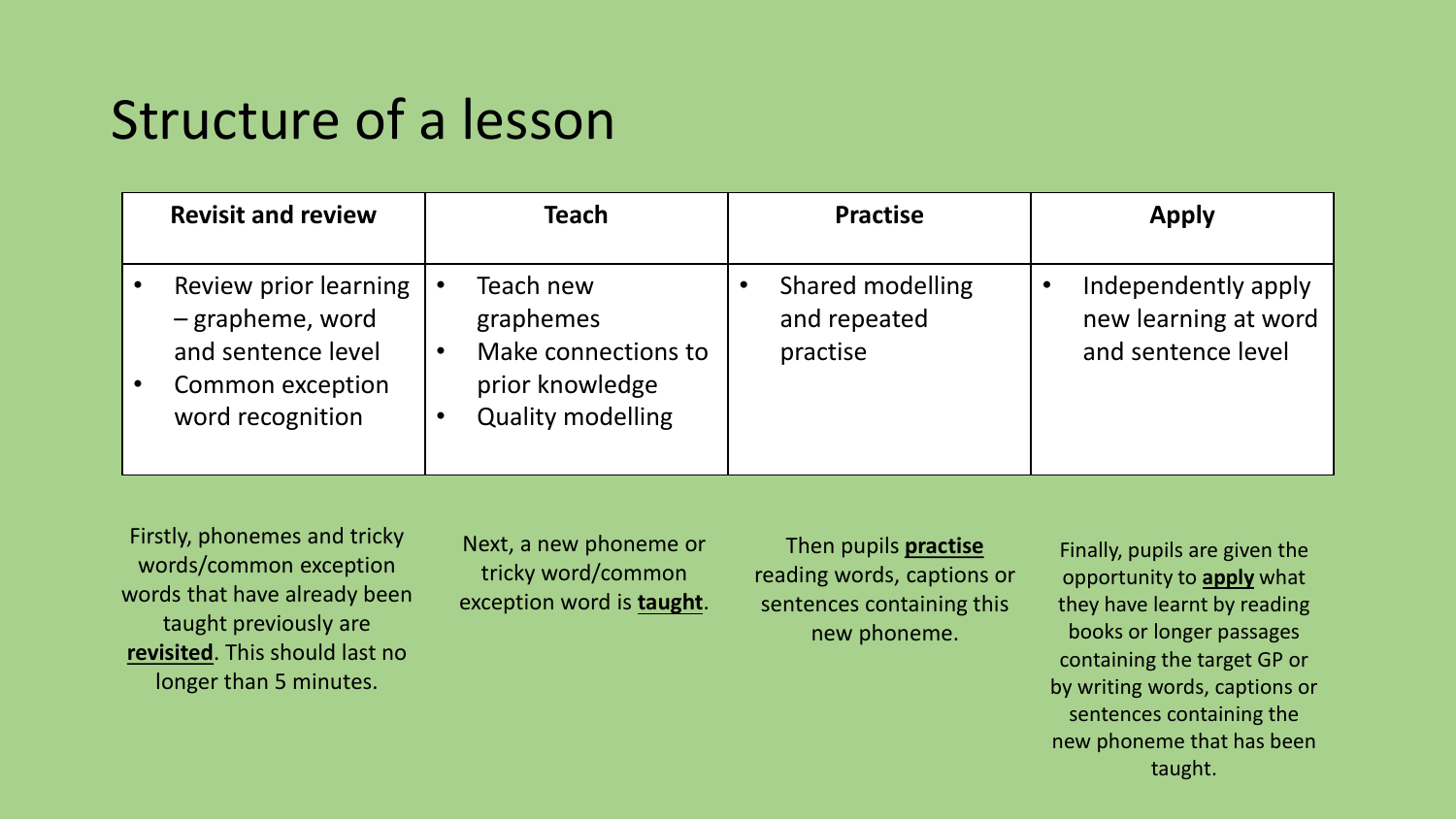# Increasing the complexity of activities

(How to embed and consolidate understanding of a grapheme)

|                      | <b>Grapheme recognition</b><br>and Oral blending | Oral blending and<br><b>Grapheme recall</b> |                                                                                 | <b>Grapheme recall and</b><br><b>Grapheme selection</b> |                                                                                                                 | <b>Grapheme selection and</b><br>recap                                                                   |
|----------------------|--------------------------------------------------|---------------------------------------------|---------------------------------------------------------------------------------|---------------------------------------------------------|-----------------------------------------------------------------------------------------------------------------|----------------------------------------------------------------------------------------------------------|
| Flash cards<br>level | Letter formation<br>Blending at word             | $\bullet$<br>$\bullet$                      | Blending at word/<br>sentence level<br>Recording grapheme<br>to match a phoneme | $\bullet$<br>$\bullet$<br>$\bullet$                     | Recording grapheme<br>to match a phoneme<br>Selecting the correct<br>grapheme<br>Recording at<br>sentence level | Selecting the correct<br>grapheme<br>Recording at<br>sentence level<br>Multi-disciplinary<br>application |

#### **Common exception word recognition (Tricky Words)**

*Throughout this progression, pupils should also be practising reading CEW on sight and writing them in captions and sentences as part of the phonics sessions and in continuous provision in Literacy in R and Year1*

Firstly, pupils should be able to recognise a grapheme and accurately form the letters that make it.

Next, pupils should be able to use their knowledge of the grapheme to read words and sentences. They should be able to write the grapheme to match a given phoneme, digraph and trigraph.

After that, pupils should be able to select the correct grapheme to write words and simple sentences. They should form the letter correctly as they write.

Finally, pupils should be secure enough in their knowledge of a GPC to use it to read books and support their independent writing.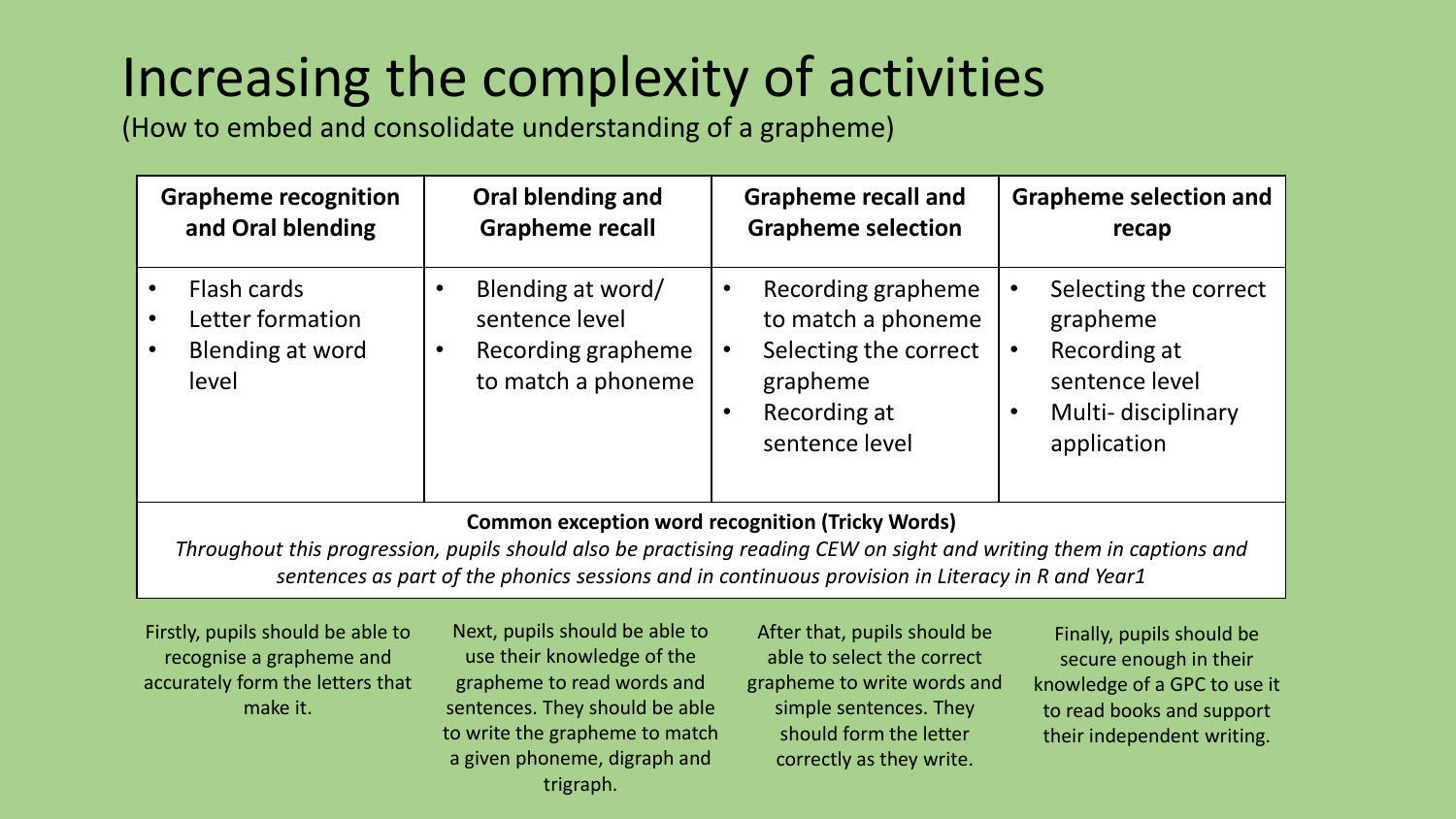#### A Phonics Session

Our Phonics Sessions follow a close routine that pupils quickly become familiar with in Reception. Initially it can take a few weeks to train pupils and ensure they understand the expectations within a session but once they understand the routine they are then able to concentrate on the content that is being taught, rather than the activities that they have to undertake.

In Reception and Year 1, pupils will continue to consolidate their phonic knowledge through continuous provision as part of their English lesson but the Phonics session itself will focus on teaching through direct instruction and will not include Phonics through play. The Phonics session will include clear modelling of pronunciation and blending, rehearsal of previously taught content and lots of opportunities for all pupils to take part in reading and writing of the taught GPCs. Robot arms and phoneme fingers will be used as teaching strategies. Teachers will avoid activities which require just one pupil to contribute (no hands up) instead the use of my turn, your turn will support involvement for all, with every pupil actively ready to answer a question. Books will be marked daily using a definition that is identified on the plan, e.g. quick write CVC words.

Teachers will ensure through comprehensive planning each week that pupils have a high volume of blending practise and letter formation both within the lesson and throughout the day. The letter formation that is outlined in our handwriting policy will be modelled within our Phonics lessons. Letter formations are modelled in print until pupils have mastered accurate letter formations and are ready to think about joining. All pupils from Reception onwards will have daily opportunities in a phonics session to write on lines in a book using a pencil and paper. Pupils will also experience writing with a range of mark making equipment in different contexts including using whiteboards but not within a Phonics Session.

Pupils will be supported to use their Phonics knowledge to help them read decodable books that are matched to the content being taught. For example, if the target GPC is 'sh', pupils will read books, captions and sentences that allow them to practice reading this grapheme as well as any previously taught content. The reading books that pupils take home will provide them with the opportunity to practice this content, including those CEW that they have been taught within a Phonics session.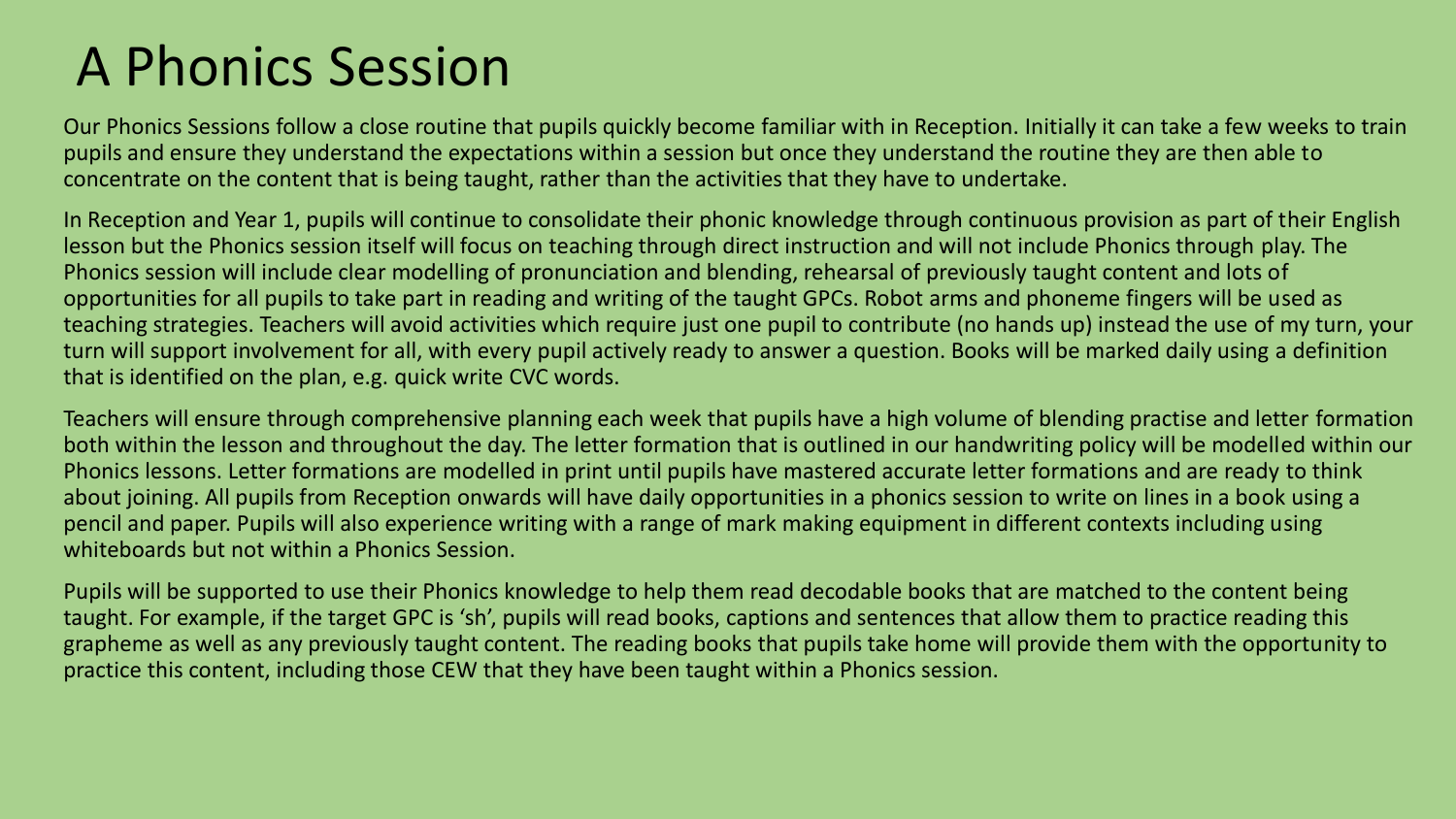## Differentiation

- In Reception we teach whole class phonics.
- In Year 1 pupils are taught as a whole class for the revisit/review and teach element of the session then they are grouped with similar gaps in knowledge and experience for practise and apply.
- In Year 2 all pupils are grouped with similar gaps in knowledge and experience for the whole phonics session.
- Additional daily interventions are planned across all year groups to help pupils master content that they did not secure in lessons. This stops pupils from falling too far behind. Pupils who need additional support are taught in a smaller group or as 1-1.
- All pupils will take home decodable phonics book to match their phonetic ability.
- All pupils from Reception Year 2 have a Phonics book that pupils write in at tables during the daily Phonics session.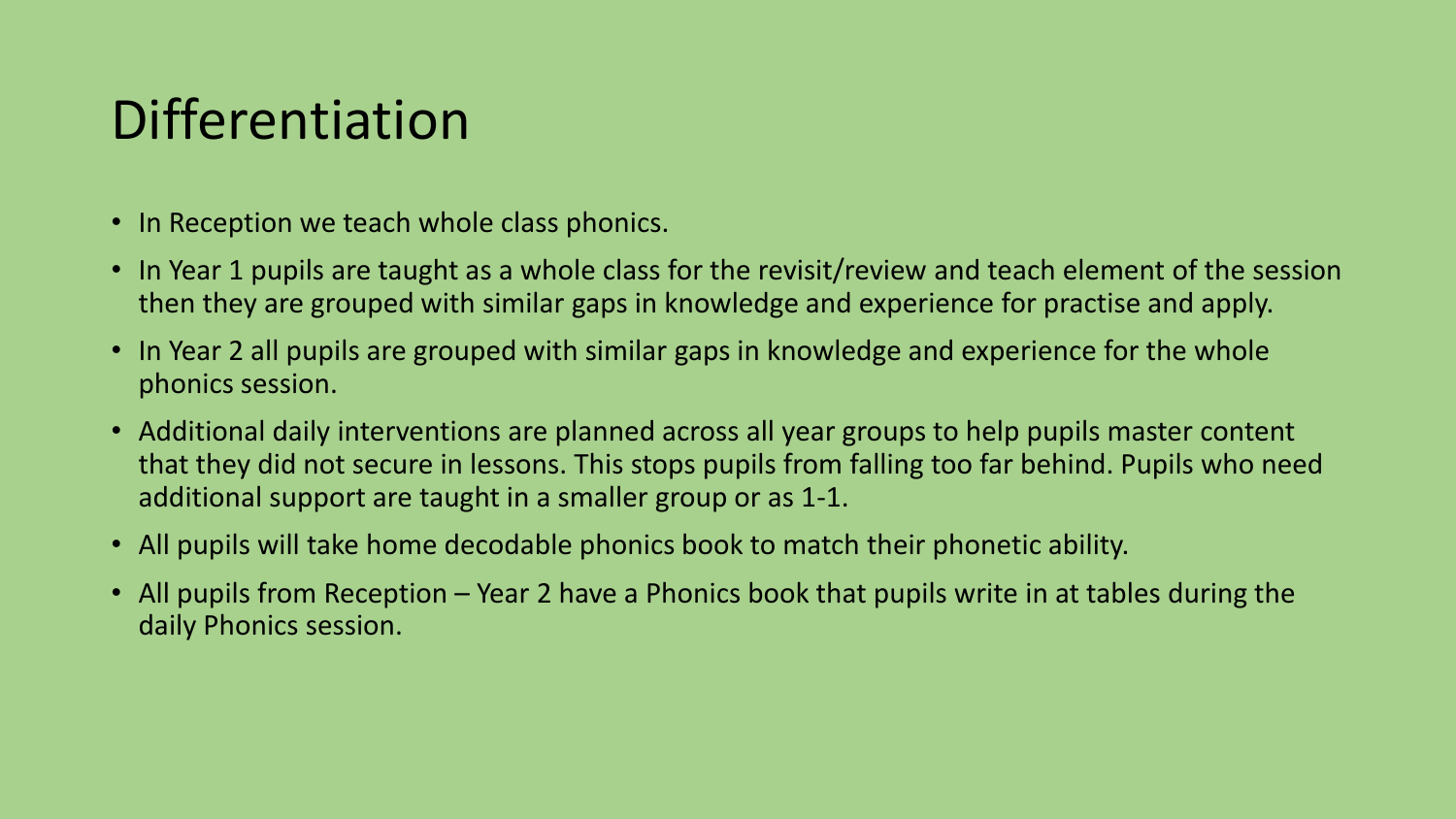| Around,<br>up,<br>down,<br>around.<br>Down,<br>lift,<br>down,<br>lift,<br>cross. | Down,<br>up,<br>around.<br>Down,<br>lift,<br>around,<br>around. | Around.<br>Around.                                   | Around,<br>up,<br>down,<br>around.<br>Down,<br>lift,<br>around.            | G<br>Around,<br>around.<br><b><i>Internette</i></b><br><b><i><u>Validation</u></i></b><br>Down,<br>lift, cross,<br>lift, cross,<br>lift, cross. | Around,<br>down,<br>around,<br>lift,<br>cross.<br>9.111111<br><b>Restrato</b><br>Down,<br>lift,<br>cross,<br>lift,<br>cross. | Around,<br>up,<br>down,<br>around.<br>$\mathbb{Z}^n$<br>Around,<br>up,<br>lift,<br>cross. | Down,<br>up,<br>around,<br>down,<br>around.<br>Down,<br>lift,<br>down,<br>lift,<br>cross. | Down,<br>around.<br>lift,<br>dot.<br><b>High</b><br>Down,<br>lift,<br>cross,<br>lift,<br>cross. | Down,<br>around,<br>lift,<br>dot.<br>U<br>Down,<br>around,<br>lift,<br>Cross. | R<br>Down;<br>up,<br>around,<br>down,<br>around.<br>Down,<br>lift,<br>down,<br>down. | Down,<br>around.<br>Down,<br>cross.                                          | Down, up,<br>around,<br>down, up,<br>around,<br>down,<br>around<br>Down,<br>lift,<br>down,<br>up,<br>down.                   |
|----------------------------------------------------------------------------------|-----------------------------------------------------------------|------------------------------------------------------|----------------------------------------------------------------------------|-------------------------------------------------------------------------------------------------------------------------------------------------|------------------------------------------------------------------------------------------------------------------------------|-------------------------------------------------------------------------------------------|-------------------------------------------------------------------------------------------|-------------------------------------------------------------------------------------------------|-------------------------------------------------------------------------------|--------------------------------------------------------------------------------------|------------------------------------------------------------------------------|------------------------------------------------------------------------------------------------------------------------------|
| n<br>Down, up,<br>around,<br>down,<br>around<br>Down,<br>lift,<br>down,<br>up.   | Around.<br>Around.                                              | Down,<br>up,<br>around.<br>Down,<br>lift,<br>around. | Around,<br>up,<br>down,<br>up.<br><b>COL</b><br>Around,<br>lift,<br>cross. | Down,<br>up,<br>around.<br>Down,<br>lift,<br>around,<br>down.                                                                                   | Around,<br>around.<br>Around,<br>around.                                                                                     | Down,<br>around,<br>lift,<br>cross.<br><b>SAND OF LAND</b><br>Down,<br>lift,<br>cross.    | Down,<br>around,<br>up, down,<br>around.<br>Down,<br>around,<br>up.                       | Down,<br>up.<br>Down,<br>up.                                                                    | Down,<br>up,<br>down,<br>up.<br>Down,<br>up,<br>down, up.                     | Down,<br>lift,<br>down.<br>Down,<br>lift,<br>down.                                   | Down,<br>around,<br>up, down,<br>around.<br>Down,<br>lift,<br>down,<br>down. | $0 - 1$<br>$\angle$<br>Cross,<br>down,<br>cross.<br>$\bullet$ $\rightarrow$<br><b>ASSOCIATE</b><br>Cross,<br>down,<br>cross. |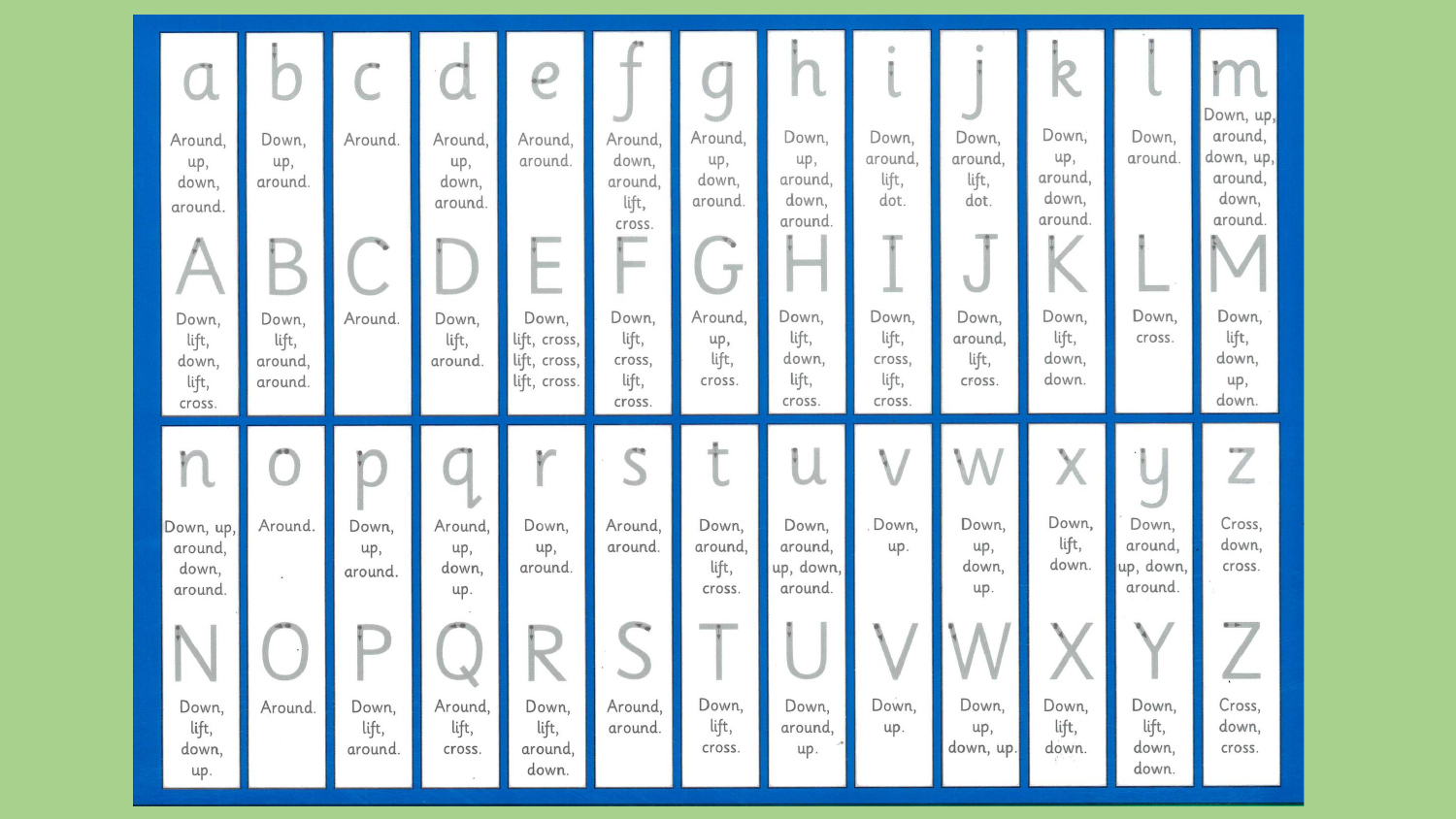#### **Reading Book Band Overview from Reception to the end of KS1.**

| <b>Band</b>      | End of year<br>expectations             | <b>Phase</b> | <b>Content</b>                                                                                                                                                                                                                                                                              | <b>Common Exception Words</b>                                                                                                                                                   |
|------------------|-----------------------------------------|--------------|---------------------------------------------------------------------------------------------------------------------------------------------------------------------------------------------------------------------------------------------------------------------------------------------|---------------------------------------------------------------------------------------------------------------------------------------------------------------------------------|
| Lilac            |                                         | Pre Phase 2  | <b>Wordless</b>                                                                                                                                                                                                                                                                             |                                                                                                                                                                                 |
| Pink             |                                         | Phase 2      | Initial 20 Phonemes -<br>segmenting and blending CVC<br>words                                                                                                                                                                                                                               | I, the, go, to, no                                                                                                                                                              |
| Red              | Reception<br>end of year<br>expectation | Phase 3      | All phase 3 digraphs and<br>trigraphs                                                                                                                                                                                                                                                       | he, she, me, we, be, you, all, are,<br>was, they, my                                                                                                                            |
| Yellow           |                                         | Phase 4      | Revision of phase 2 and 3 sounds.<br>CVCC and CCVCC words with a<br>short vowel sound. E.g. help,<br>limb, crab.                                                                                                                                                                            | what, there, little, one, out, said,<br>like, have, so, do, some, come,<br>were, when,                                                                                          |
| <b>Blue</b>      | Reception<br>exceeding                  | Phase 4      | Revision of phase 2 and 3 sounds.<br>CVCC and CCVCC words with a<br>short vowel sound. E.g. help,<br>limb, crab. Including long vowels<br>i.e. groans, stork.                                                                                                                               |                                                                                                                                                                                 |
| Green            |                                         | Phase 5      | Phase 5a - first alternative set of<br>graphemes ay, ou, ie, ea, oy, ir,<br>ue, aw, wh, ph, ew, oe, au, ey, a-<br>e, o-e, u-e, i-e.                                                                                                                                                         | oh, their, people, Mr, Mrs, looked,<br>called, asked, could                                                                                                                     |
| Orange           |                                         | Phase 5      | Phase 5b - second set alternative<br>graphemes.<br>but<br>tin<br>hot<br>cat<br>got<br>$\mathbf c$<br>$\circ$<br>$\mathsf{g}$<br>$\mathbf{u}$<br>wild<br>cell<br>gent<br>unit<br>no<br>farmer<br>bed<br>down<br>pie<br>sea<br>ie<br>er<br>ow<br>ea<br>e<br>chief<br>he<br>head<br>her<br>low | water, where, who, again,<br>thought, through, work, mouse,<br>many, laughed, because,<br>different, any, eyes, friends,<br>once, please<br>says, are, were, here, there, love, |
| <b>Turquoise</b> | Year 1 end of<br>year<br>expectation    | Phase 5      | ch<br>chin<br>out<br>money<br>hat<br>yes<br>ou<br><b>y</b><br>ey<br>$\mathfrak{a}$<br>school<br>acorn<br>by<br>you<br>could<br>they<br>gym<br>chef<br>mould<br>was<br>very                                                                                                                  | come, some, one, once, ask,<br>school, put, push, pull, full,<br>house, our                                                                                                     |